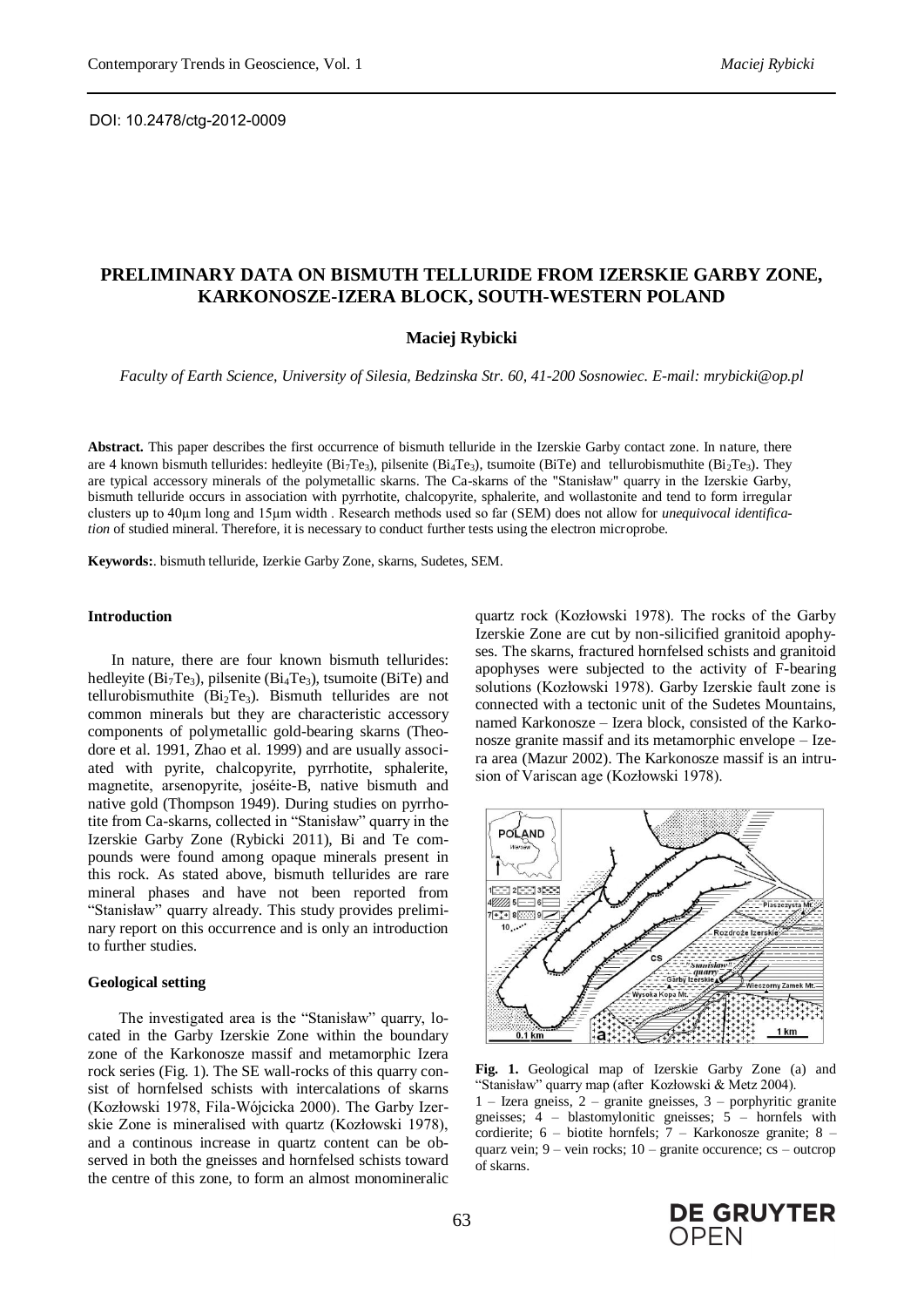## **Material and methods**

3 samples of skarn containing bismuth tellurides were collected during the field works in "Stanisław" quarry in 2009. Mineralogical studies were multistage. Polished sections were studied by routine microscopical methods of reflected light and using scanning electron microscopy (SEM) in Laboratory of Scanning Microscopy at Faculty of Earth Sciences, University of Silesia with the use of environmental analytical microscope Philips ESEM XL30/TMP with attachment EDS (Energy Dispersive Spectrometer) / EDAX Sapphire type in low-voltage regime (low vacuum to 1 Torr).

## **Results**

In investigated samples, bismuth telluride has been found among pyrrhotite chalcopyrite, sphalerite and wollastonite (Fig. 2, Fig. 3).









**Fig. 3.** Pyrrhotite (Po) with chalcopiryte (Chp) and sphalerite (Sph) in wollastonite matrix.

Bismuth telluride in skarns of Izerskie Garby contact zone tend to form thin, irregular clusters up to 40µm long and 15µm width, interwoven mainly with pyrrhotite and chalcopyrite (Fig. 2). The EDS spectrum obtained from bismuth telluride grain shows that bismuth to tellurium peak-height ratio is relatively high (Fig. 3). Ca, Si and O peaks comes from wollastonite.

## **Conclusions**

Skarns from the Izerskie Garby are genetically related to the activity of the Variscan Karkonosze pluton. Contact metamorphism was the last thermal event in the Izerskie Garby Zone and the age of  $333 \pm 4$  Ma is close to the peak of contact metamorphism in this area (Fila-Wójcicka 2004). All 4 naturally occurring bismuth tellurides: hedleyite (see also Warren & Peacock 1945), pilsenite (see also Ozawa & Shimazaki 1982), tsumoite (see also Shimazaki & Ozawa 1978) and tellurobismuthite (see also Balch & Jackson 1863) are accessory minerals in polymetallic skarns but none of them has been described from Izerskie Garby Zone so far.

Investigated bismuth telluride is associated with pyrrhotite, chalcopyrite, wollastonite and sphalerite. The relatively high bismuth to tellurium peak-height ratio in the EDS spectrum may be due to predominance of bismuth (at.%) over tellurium (at.%). On this basis, as the most likely phases should be considered Bi-rich minerals such as hedleyite and pilsenite but the research methods used so far does not allow for *unequivocal identification* of studied mineral. Therefore, it is necessary to conduct further tests on the electron microprobe.

## **References**

- Balch D.M., Jackson C.T. (1863) On tellurbismuth from Dahlonega, Georgia, *The American Journal of Science and Arts*, 85, 99-101.
- Fila-Wójcicka E. (2000) Petrogenesis of the calc-silicate skarns from Garby Izerskie, Karkonosze-Izera block. *Acta Geol. Polon*., 50, 211–222.